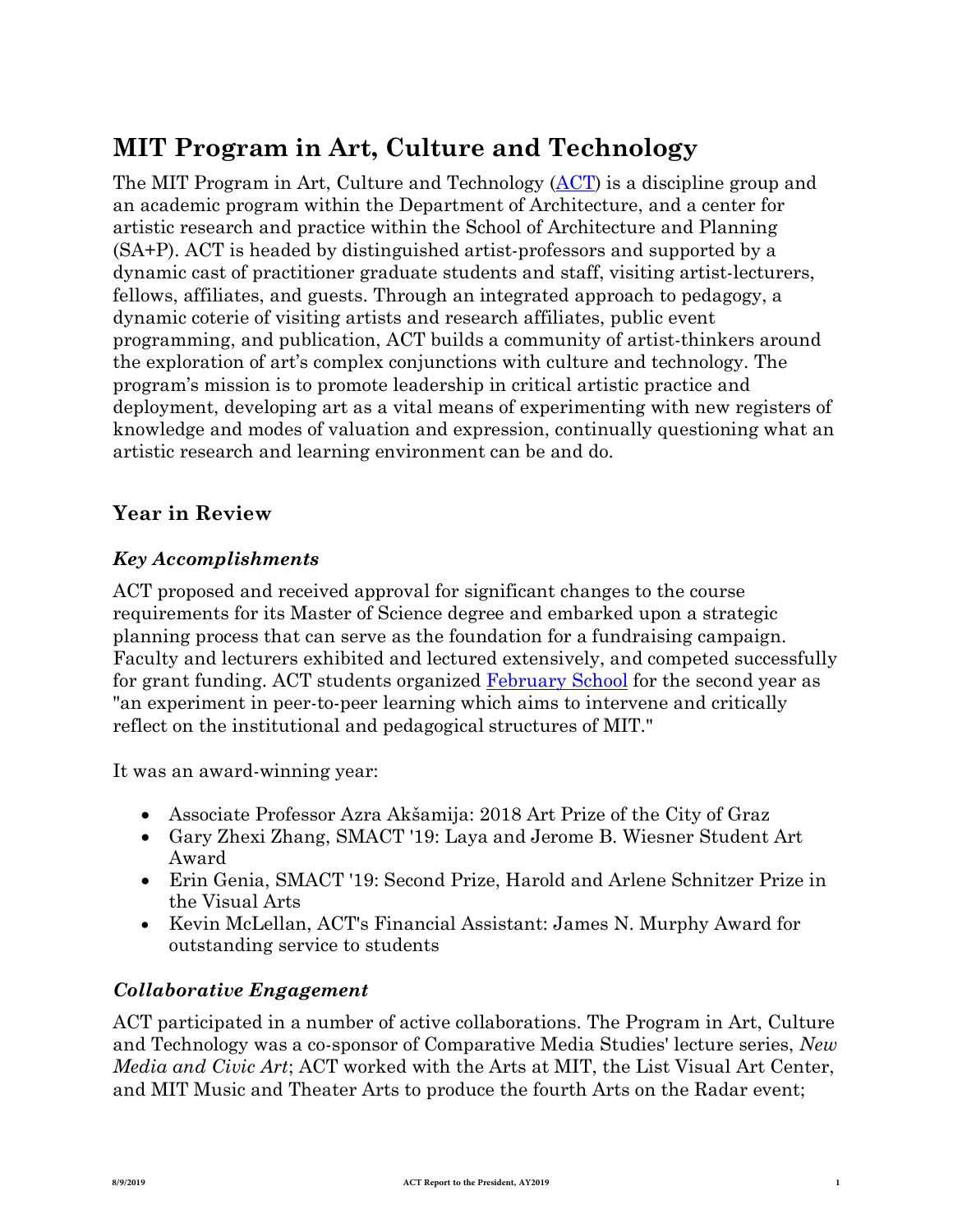and the ACT Director joined the steering committee charged with disseminating the \$1 million pledge associated with the launch and piloting of the Transmedia Storytelling Initiative.

# *Working Spaces*

ACT's graduate students expanded the locus of their activities beyond E15: the Wiesner Student Art Gallery in the Stratton Student Center was the location of February School; sustained project work was situated in building N10; and Building 41 was the site of the end-of-the-year student exhibition, *Put That There*. ACT's faculty and lecturers were actively involved in the planning associated with the School of Architecture and Planning's move to the Metropolitan Storage building, participating in the project's working groups and steering committee.

# **Academic Program**

## *Master of Science in Art, Culture and Technology*

#### *Curriculum Requirements*

ACT offers a highly selective, two-year Master of Science in Art, Culture and Technology (SMACT) degree. To increase student flexibility while providing a foundational understanding of art history, theory, and criticism, in October, ACT proposed the following changes to its curriculum requirements to the Department of Architecture's Committee on Graduate Studies (COGS):

- Reduce the number of required graduate-level units from 156 to 135
- Subject changes
	- $\circ$  4.390 ACT Studio increase the number of units from 12 to 18
	- o 4.3xx ACT Theory and Criticism Colloquium (9 Units) New subject designed to give ACT's graduate students a common core of knowledge
	- o 4.389 Thesis Tutorial (9 Units) Move the subject from the fourth semester to the third semester to better prepare students for writing their thesis in the fourth semester
	- o ACT Graduate Subjects (18 Units) Reduce the ACT subject requirement from four to two
	- o Graduate Electives Reduce the number of electives from four to two and eliminate the requirement that students take an Art/Architectural History and Comparative Media Studies (CMS) or Program in Science, Technology, and Society (STS) subject

In December, the Department of Architecture's Committee on Graduate Studies (COG) recommended approval of the curriculum changes to MIT's Committee on Graduate Programs (CGP). The changes were approved by CGP, effective fall 2019. As a transitional step, ACT introduced the colloquium and 4.389 Thesis Tutorial among its fall offerings.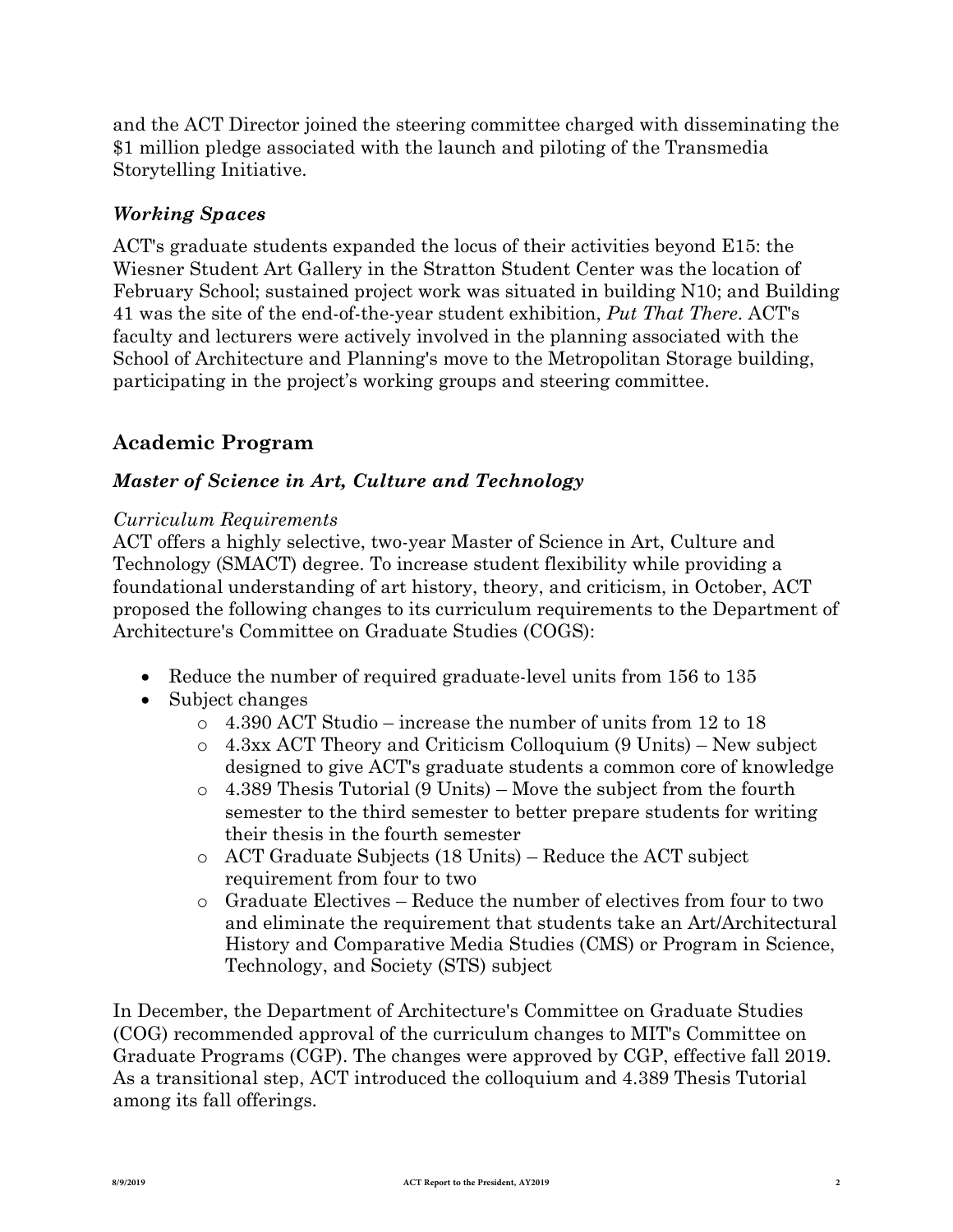#### *Class of 2020*

There were eleven students enrolled in the graduate program at the beginning of the academic year. Six students entered the program in the fall of 2018 and five students continued into their second year of graduate school. The Dean's office allocated funds to ACT that allowed the Director to offer additional fellowship support to students. As a result, all ACT students received financial aid covering 85% or more of their tuition costs.

#### *Fall Open House*

ACT hosted its seventh open house for prospective students on November 13. Ninety-three (93) people registered for the event and 46 attended, an increase of 53% over the 30 who attended the prior year. The open house included lunch, a tour of ACT facilities and student studios, a question and answer session with current students, faculty presentations, a review of the application process, and an evening presentation by Richard Sennett. To further support recruitment efforts, a student video and application presentation were posted online as resources for prospective applicants.

#### *Class of 2021*

In spring 2019, seven of 81 viable applicants to the graduate program were accepted and three were waitlisted. The Department of Architecture's open house for admitted students was April 4. In addition to presentations organized by the department, ACT hosted a lunch and conversation with current ACT graduate students and offered a facilities and resources tour. Of the seven admitted students, three were able to attend the spring open house in person; two participated in the graduate student conversation via Skype. ACT targeted an entering class of five students. Ultimately, four admitted students and one waitlisted student accepted their offers.

#### *ACT Academic Offerings*

In past years, more courses have been offered in the spring than the fall. In an effort to balance offerings, 4.320 Sound Creations was offered in the fall instead of the spring. The class was taught by returning visiting lecturers Rasa Smite and Raitis Smits. Marisa Morán Jahn, SMVisS '07, taught 4.301 Introduction to Artistic Experimentation during the fall semester and Matthew Mazzotta, SMVisS '09, taught the class in the spring. Sung Hwan Kim, SMVisS '03, joined the teaching community in the spring of 2019 to teach 4.361/2 Performance Art Workshop; this course had not been taught since fall 2015 and was well received. Professor Renée Green introduced 4.s32 Synchronizations of Senses: What Can Be Made? as a seminar during the spring semester.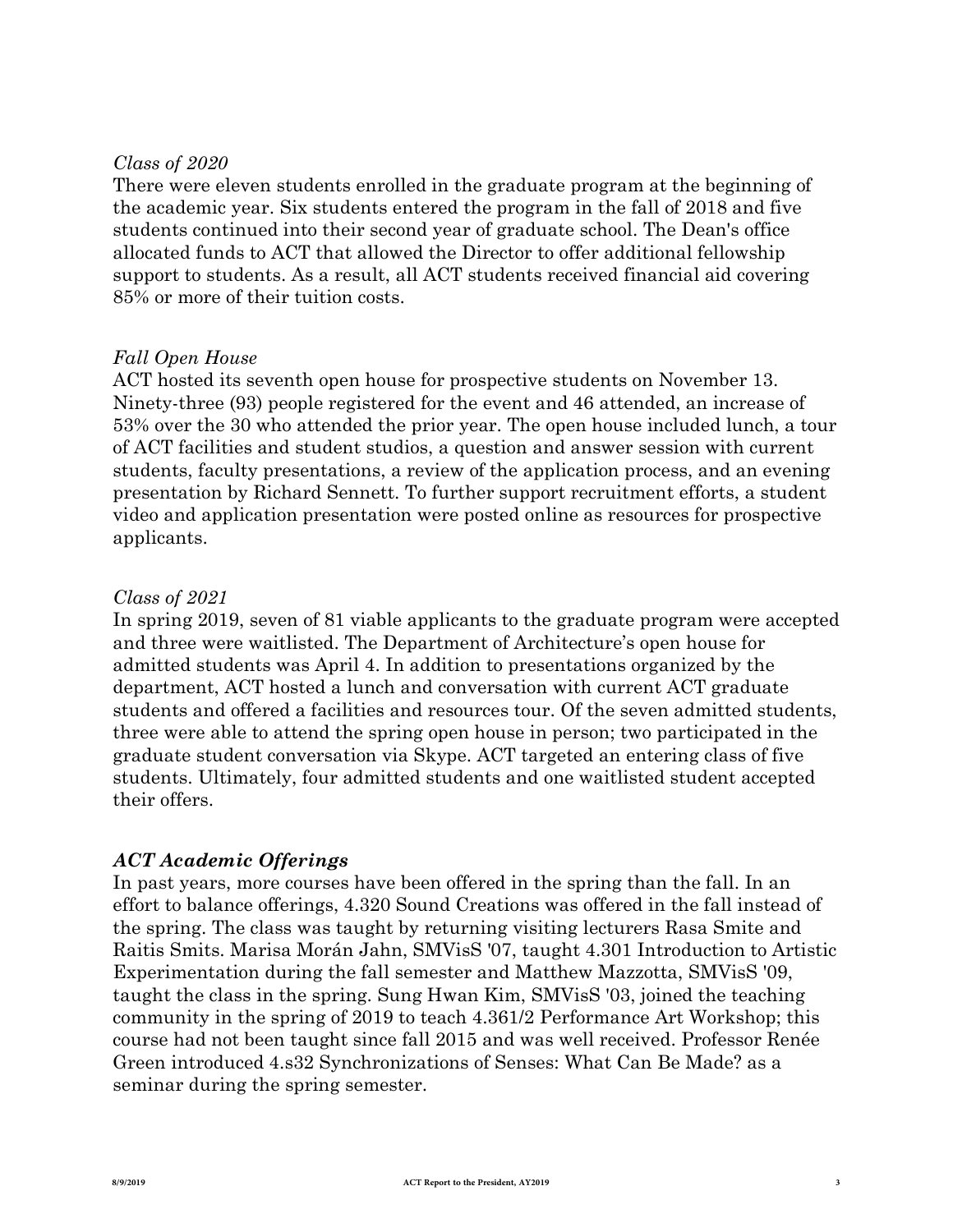ACT offers electives for undergraduate and graduate students. The table below summarizes the distribution of classes between graduates and undergraduates as well as architecture and non-architecture students:

| <b>ACT Enrollment, AY2016-2019</b> |               |                     |                       |               |          |         |  |  |
|------------------------------------|---------------|---------------------|-----------------------|---------------|----------|---------|--|--|
| Academic<br>Year                   | #<br>Enrolled | #<br><b>Classes</b> | $\frac{0}{0}$<br>Grad | $\%$<br>Under | $%$ Arch | % Other |  |  |
| 2019                               | 226           | 24                  | 58%                   | 42%           | 48%      | 52%     |  |  |
| 2018                               | 210           | 21                  | 46                    | 54            | 39       | 61      |  |  |
| 2017                               | 257           | 23                  | 67                    | 33            | 45       | 55      |  |  |
| 2016                               | 218           | 22                  | 63                    | 37            | 46       | 54      |  |  |

Class travel was an important feature of student learning in 4.314/5 Advanced Workshop in Artistic Practice and Transdisciplinary Research or "Common Ground: Art, Science, Agriculture." A focal point of the course is learning from the land, specifically at the site in Palestine known as Sakiya, a progressive academy for experimental knowledge production. The students, faculty member, TA, and a staff member traveled to Sakiya during spring break.

# **Research Activities**

# *Integrated Approach to Pedagogy*

ACT subjects and faculty research focus are interwoven. There are six new active research projects that are tied to new or pending subjects:

- 1. *Future Heritage Lab (A. Akšamija)* FA19 4.314/5 Advanced Workshop in Artistic Practice and Interdisciplinary Research and the Future Heritage Lab explore creative responses to conflict and crisis.
- 2. *Art/Science/Agriculture (N. Sinnokrot)* SP19 4.314/5 Advanced Workshop in Artistic Practice and Interdisciplinary Research. Assistant Professor Nida Sinnokrot's course, commonly known as Common Ground: Art, Science, Agriculture, offers students the opportunity to develop projects as a means for addressing the social, cultural, and ecological consequences of technology. These solutions bring together the fields of art, science, and agriculture in interdisciplinary study and research.
- 3. *Cinematic Migrations (R. Green)* SP19 4.356/7 Cinematic Migrations is a multi-faceted look at the role of cinema's transmutations over time.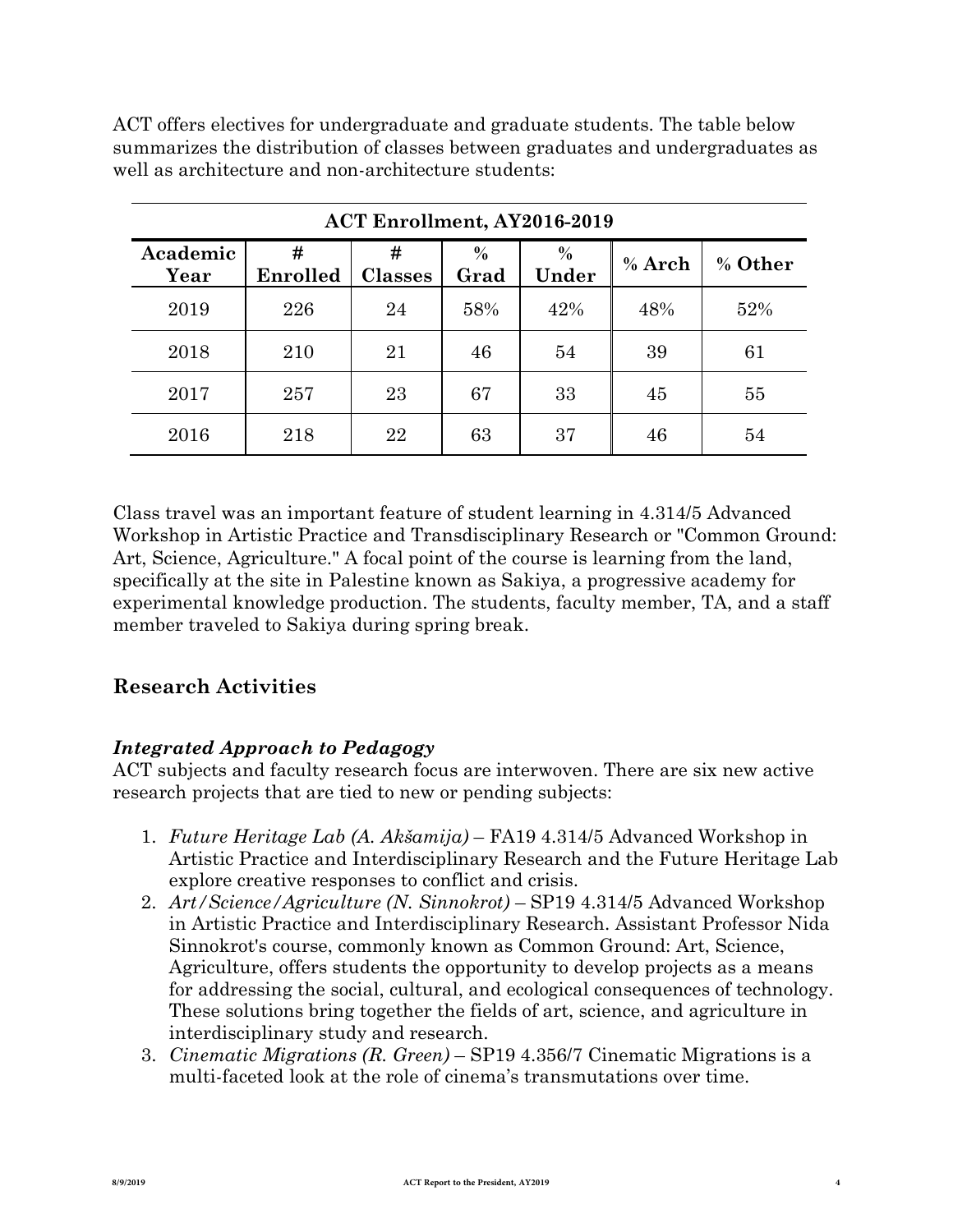- 4. *Synchronizations of Senses (R. Green)* SP19 4.s32 Synchronizations of Senses: What Can Be Made? created space for experimentation and exploratory discussion and productions via aesthetic inquiry into perceptions of all senses. It centers on testing various ways aesthetic forms and their shifts — historic and contemporary — are related to still emerging contemporary subjectivities.
- 5. *Embodiment in Contemporary Art (J. Barry)* ACT Director and Architecture Professor Judith Barry received HASS funding to develop a new subject that explores themes of embodiment in contemporary art and architecture.
- 6. *Machine Learning and Machine Vision (J. Barry)* Barry is developing a new program of research that extends her artistic and pedagogical work toward understandings of machine learning and machine vision as they relate to embodiment in contemporary art and architecture.
- 7. *Zooetics+ / Sympoiesis (G. Urbonas)* Associate Professor Gediminas Urbonas's research speculates on interspecies ecologies and probes the usefulness of the concept, "sympoiesis," toward imagining and working together in radical inter-disciplinarity toward desirable futures. This research is a central part of *The Swamp School* and *[Futurity Is](http://act.mit.edu/news/2018/05/24/swamp-school-lithuanian-pavilion-venice-international-architecture-biennale/)land*[.](https://workofwind.ca/project/futurity-island/)

## *[Lecture Serie](https://workofwind.ca/project/futurity-island/)s*

The Monday Night Lecture Series continued attracting a broad range of speakers and sizable audiences.

# *Vibrant Signs + Indeterminant Matter(s)*

[The fall lecture series,](http://act.mit.edu/projects-and-events/lectures-series/2018-fall/fall-2018-about-series/) *Vibrant Signs + Indeterminant Matter(s)*, brought four speakers and an equal number of respondents to ACT's Cube and the third floor atrium of the new Media Lab building (E14). The speakers and respondents are listed below:

- **Richard Sennett**, *The Good Craftsman*[; Respondent: ACT](http://act.mit.edu/projects-and-events/lectures-series/2018-fall/nov-13-richard-sennett-the-good-craftsman/) lecturer Tobias Putrih (November 13 – Attendance: 117 people)
- Kyoto Prize winner and **Professor Emerita Joan Jonas** and **Sung Hwan Kim**, SMVisS '03. *In Conversation*[; Respondents:](http://act.mit.edu/projects-and-events/lectures-series/2018-fall/dec-3-joan-jonas-and-sung-hwan-kim-in-conversation/) Jay Scheib, Professor in Theater, Music and Theater Arts Department, MIT, and Karthik Pandian, Assistant Professor of Visual and Environmental Studies, Department of Visual and Environmental Studies, Harvard. In addition to the Council for the Arts, the MIT Alumni Association was a sponsor of the lecture. The lecture was held in E14. (December 3 – Attendance: 96 people)
- **David Joselit**, *Untranslatable: Conceptual Art since the 90s*[; Respondent: Caroline](http://act.mit.edu/projects-and-events/lectures-series/2018-fall/dec-10-david-joselit-untranslatable-conceptual-art-since-the-90s/) [Jones, Professor in t](http://act.mit.edu/projects-and-events/lectures-series/2018-fall/dec-10-david-joselit-untranslatable-conceptual-art-since-the-90s/)he History, Theory, and Criticism section, Department of Architecture, MIT (December 10 – Attendance: 66 people)

# *The Long, Slow Hum of the Digital Now*

[ACT sponsored four spring lectures w](http://act.mit.edu/projects-and-events/lectures-series/2019-spring/spring-2019-about-series/)ith five respondents: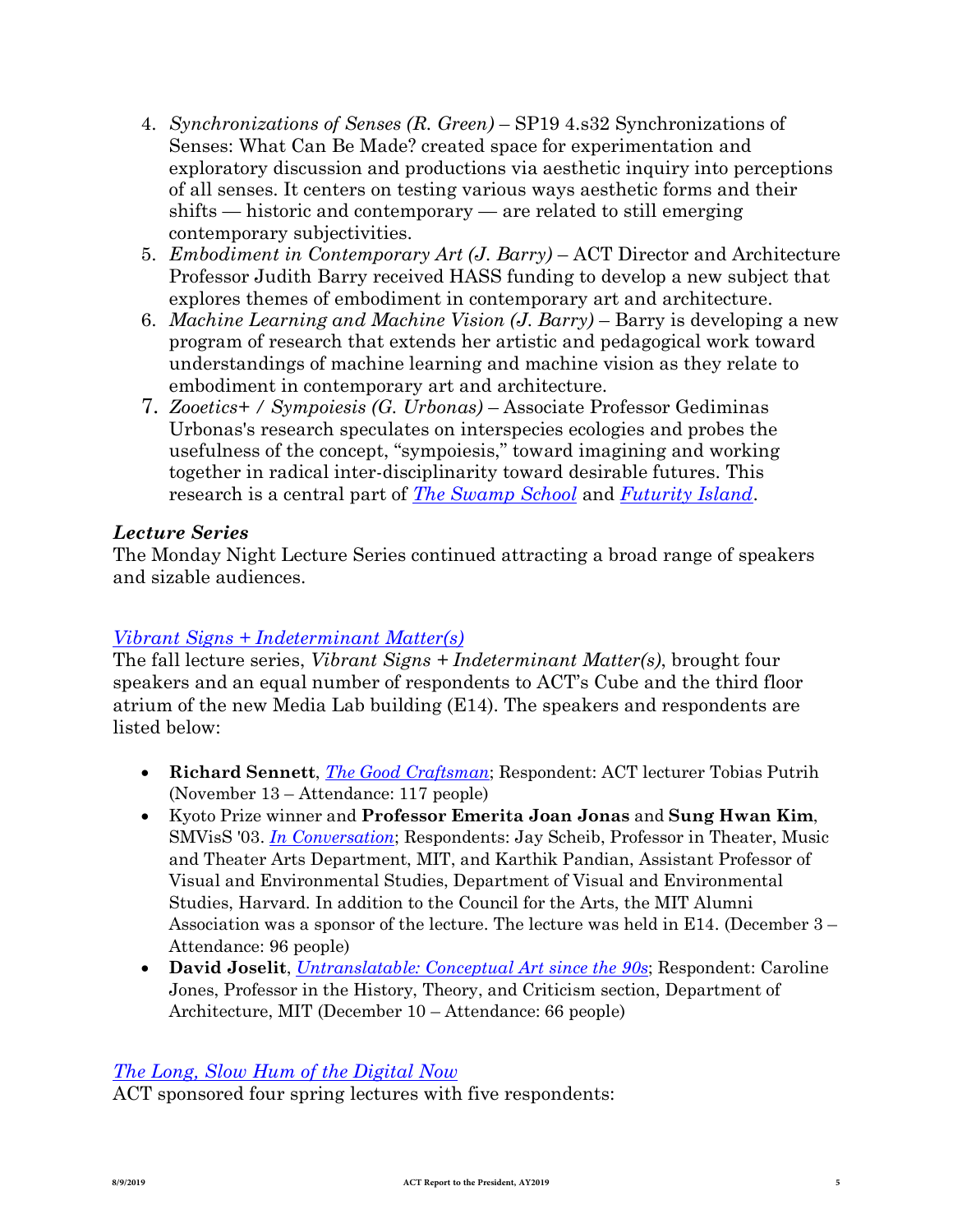- **Franco Mattes**, *People Disguised as Algorithms*[, Respondent: Gary Zhexi Zhang](http://act.mit.edu/projects-and-events/lectures-series/2019-spring/feb-11-franco-mattes-people-disguised-as-algorithms/), SMACT '19 (February 11 – Attendance: 68 people)
- **Beth Stryker**, *Critical Mapping and Tactical Interventions*[, Respondent: Nida](http://act.mit.edu/projects-and-events/lectures-series/2019-spring/apr-1-beth-stryker-critical-mapping-and-tactical-interventions/) [Sinnokrot, Assistant Pro](http://act.mit.edu/projects-and-events/lectures-series/2019-spring/apr-1-beth-stryker-critical-mapping-and-tactical-interventions/)fessor, ACT (April 1 – Attendance: 31 people)
- **Keller Easterling**, *Medium Design*[, Respondent:](http://act.mit.edu/projects-and-events/lectures-series/2019-spring/apr-29-keller-easterling-medium-design/) Rania Ghosn, Associate Professor of Architecture and Urbanism, MIT, and founding partner of DESIGN EARTH (April 29 – Attendance: 84 people)
- **Inadelso Cossa**, *Personal Perspectives on Mozambican History through Film*[,](http://act.mit.edu/projects-and-events/lectures-series/2019-spring/may-6-inadelso-cossa/) [Respondents: M. Amah Edoh, Assistant Professor of Afri](http://act.mit.edu/projects-and-events/lectures-series/2019-spring/may-6-inadelso-cossa/)can Studies, MIT, and Kenda Mutongi, Professor of History, MIT. In addition to CAMIT, this lecture was a collaboration with Professor Graham M. Jones and the MIT Anthropology Program, with support from the MIT History Program and MISTI-Africa. (May 6-Attendance: 39 people).

### *Collaborative Lecture Series: New Media and Civic Arts*

#### *New Media and Civic Arts Series*

ACT co-sponsored nine lectures with Comparative Media Studies. The series featured talks by artists and activists who are making innovative uses of media to reshape the possibilities of art as a source of civic imagination, experience, and advocacy. The following individuals were the featured speakers in the series:

- **Erik Loyer**, Game Designer (September 13)
- **Daniel Bacchieri**, Brazilian journalist, documentary film maker, and collaborative web developer/curator (October 4)
- **Marisa Morán Jahn**, SMVisS '07 and Lecturer, MIT Program in Art, Culture and Technology (October 18)
- **Myron Dewey**, Indigenous journalist, educator, documentary filmmaker; Introduction by Lisa Parks, Professor, Comparative Media Studies/Writing, MIT; Respondents: Nicholas A. Brown, Northeastern University and Marisa Morán Jahn (November 15)
- **Caren Kaplan**, Professor of American Studies, University of California at Davis; *"Bringing the War Home": Visual Aftermaths and Domestic Disturbances in the Era of Modern Warfare*; Introduction by Lisa Parks (February 20).
- **Opeyemi Olukemi**, Executive Producer of POV Spark; Introduction by Sara Wolozin, Director MIT Open Doc Lab; Respondent Marisa Morán Jahn (March 6)
- **Jaroslav Švelch,** Postdoctoral researcher at the University of Bergen and Assistant Professor at Charles University, Prague; *Gaming the Iron Curtain: Computer Games in Communist Czechoslovakia as Entertainment and Activism*; Introduction by Vivek Bald, MIT Comparative Media Studies/ Writing (March 20)
- **DIS Collective (Lauren Boyle)**; *"Thumbs Type and Swipe" DIS Collective (Lauren Boyle)*; Introduction by Amy Rosenblum Martin, Independent Curator and Educator, Guggenheim (April 10)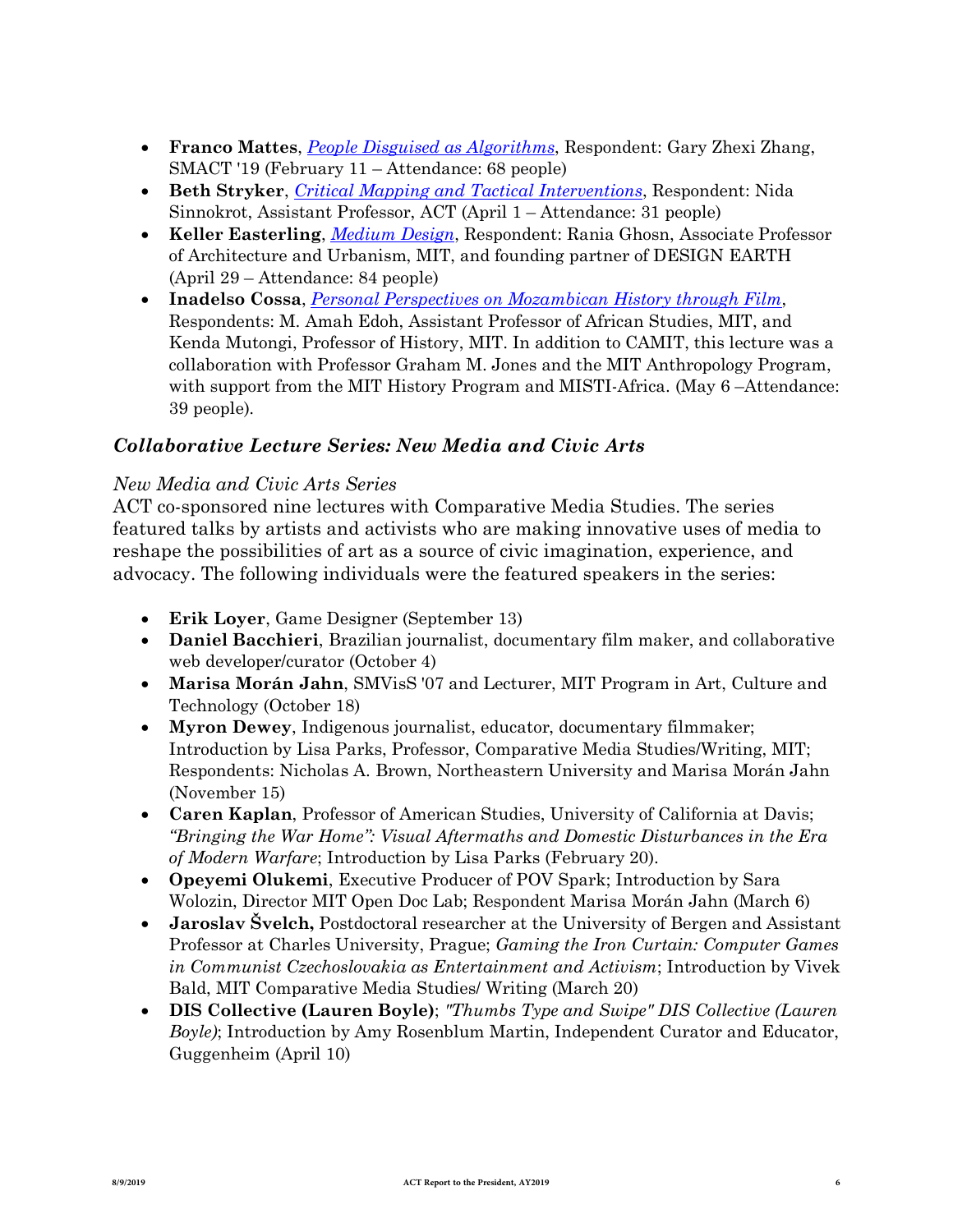• **Haidee Wasson**, Professor of Film and Media in the School of Cinema, Concordia University, Montreal; *Do-it Yourself Cinema: Portable Film Projectors as Media History*; Introduction by Lisa Parks (April 17).

# **Faculty Publications**

ACT faculty members generated two books, five essays, and one website:

### *Renée Green*

- "Within Living Memory: Response to a Questionnaire on Monuments," October (New York), no. 165 (Summer 2018), 61-62.
- Looking Back on a Contemporary in the Global Mix: Okwui Enwezor. Texte zur Kunst (Berlin) <https://www.textezurkunst.de/articles/okwui-enwezorrenee-green[/>](https://www.textezurkunst.de/articles/okwui-enwezor-renee-green/)

### *[Gediminas Urbonas](https://www.textezurkunst.de/articles/okwui-enwezor-renee-green/)*

- [Books authored by Urbonas:](https://www.textezurkunst.de/articles/okwui-enwezor-renee-green/) *The Swamp School Manual, The Swamp Pavilion*, Lithuanian National Pavilion, 16th International Architecture Exhibition - La Biennale di Venezia, 2018.
- Essays in Books:
	- o "Pelkių Paviljonas: radikalaus tarpdiscipliniškumo vizija". Įsivaizuoti Lietuvą: 100 metų 100 vizijų 1918-2018, Černiauskas, Norbertas; Drėmaitė, Marija; Vaiseta, Tomas (eds.) Baltos Lankos, Vilnius, Lithuania, 2018
	- o "Psichotropinis namas: Balardo technologijų Zoetikos paviljonas". Materija ir vaizduotė. Hibridinė kūryba tarp meno ir mokslo. Vilnius University Press, 2018
	- o "Pro-test lab: experiments in the public interest". Commonism A New Aesthetics Of The Real, Dockx, Nico; Gielen, Pascal (eds.) Publisher Valiz, Amsterdam, 2018
- Websites authored by Urbonas: http://www.swamp.lt

### *[Azra Ak](http://www.swamp.lt/)šamija*

[Prof](http://www.swamp.lt/)essor Akšamija's second book was published: Akšamija, Azra. *Museum Solidarity Lobby*. Ljubljana: Museum of Modern Art, 2018. Distributed by Revolver Press Berlin, produced with the ERSTE Foundation Grant, The Austrian Federal Chancellery, and the support of Rotor Center for Contemporary Art Graz.

# **Selected Artistic Output**

ACT's five tenured and tenure-track faculty gave lectures in the United States, Austria, Belgium, Canada, China, France, Italy, Jordan, Lithuania, Norway, South Korea, Sweden, and the United Arab Emirates.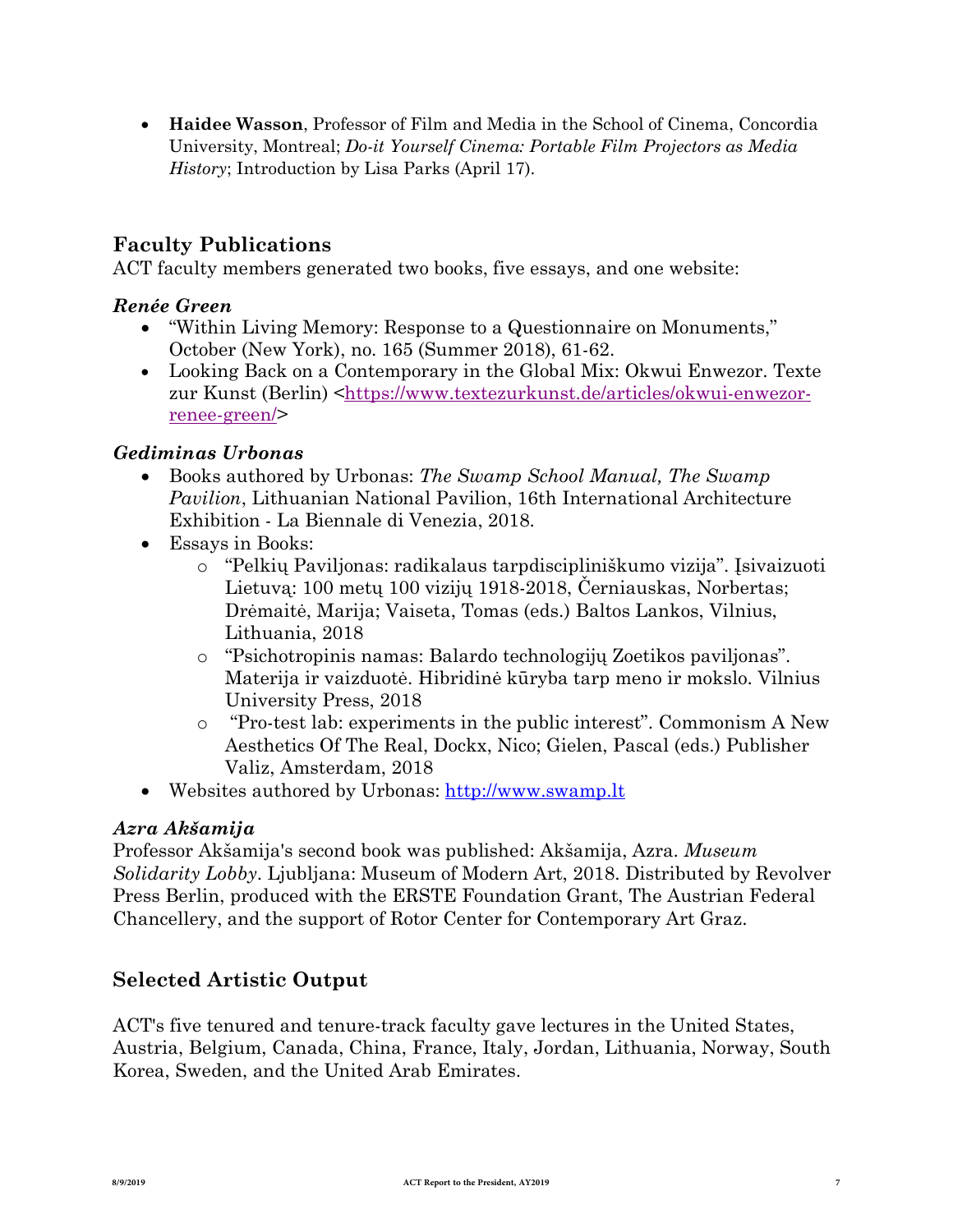### *Faculty*

**Judith Barry** had a solo show, *Cairo Stories*, at the Mary Boone Gallery in New York City. Barry was a part of several group exhibitions including *Art in the Age of the Internet: 1989 to Today* at the Institute of Contemporary Art in Boston and *West by Midwest* at the Museum of Contemporary Art in Chicago.

**Renée Green** had solo exhibitions of her work *New Media Series: Begin Again, Begin Again* at the St. Louis Art Museum in Missouri and of *Black Box: ED/HF* in Beursschouwburg, Brussels. Green was a part of six group exhibitions in the United States and Europe and her films *Begin Again, Begin Again* and *ED/HF* were screened at the Calouste Gulbenkian Foundation in Lisbon.

**Gediminas Urbonas** was on sabbatical for the academic year. During the year, he lectured extensively and participated in six exhibitions in Canada (1), Lithuania (4), and South Korea (1). In addition, as an outgrowth of his co-curation of *The Swamp School* in Venice*,* Urbonas curated, organized, facilitated, moderated, and implemented eight workshops and seminars related to the exhibition throughout China, Europe, and North America.

**Azra Akšamija** was invited to be an international juror for the United Nations Educational, Scientific and Cultural Organization's (UNESCO) Sharjah Prize for Arab Culture in March. In addition, Akšamija had exhibitions in Germany (*Migrations of Fear, International Multidisciplinary Cooperation* and *Hello World. Revisioning a Collection)* and as part of the Biennale of Western Balkans in Greece (*Palimpsest of '89*). Akšamija had a solo show at Kunsthaus Graz in Austria: *Kunstpreis der Stadt Graz*.

**Nida Sinnokrot** had two solo exhibitions with the Carlier|Gebauer gallery. The first was held in Berlin and was titled *Expand Extract Repent Repeat*. It was the largest European exhibition of his work. The second was *Exquisite Rotation* and was held in Carlier | Gebauer's Madrid gallery. Sinnokrot also participated in group exhibitions in Palestine (*A Pier is a Disappointed Bridge, Subcontracted Nations* and *Jonah's Whale, Intimate Horizons: Representations of a Disappearing Landscape*).

# *ACT Lecturers*

**Lara Baladi** provided articles for two publications, contributed to the Havana Biennial and the ArtsLibris Book Fair in Barcelona, and exhibited in India (*The Unspoken Word*), Ukraine (*Revolutionize!*), and South Korea (*Art & the Global Post-*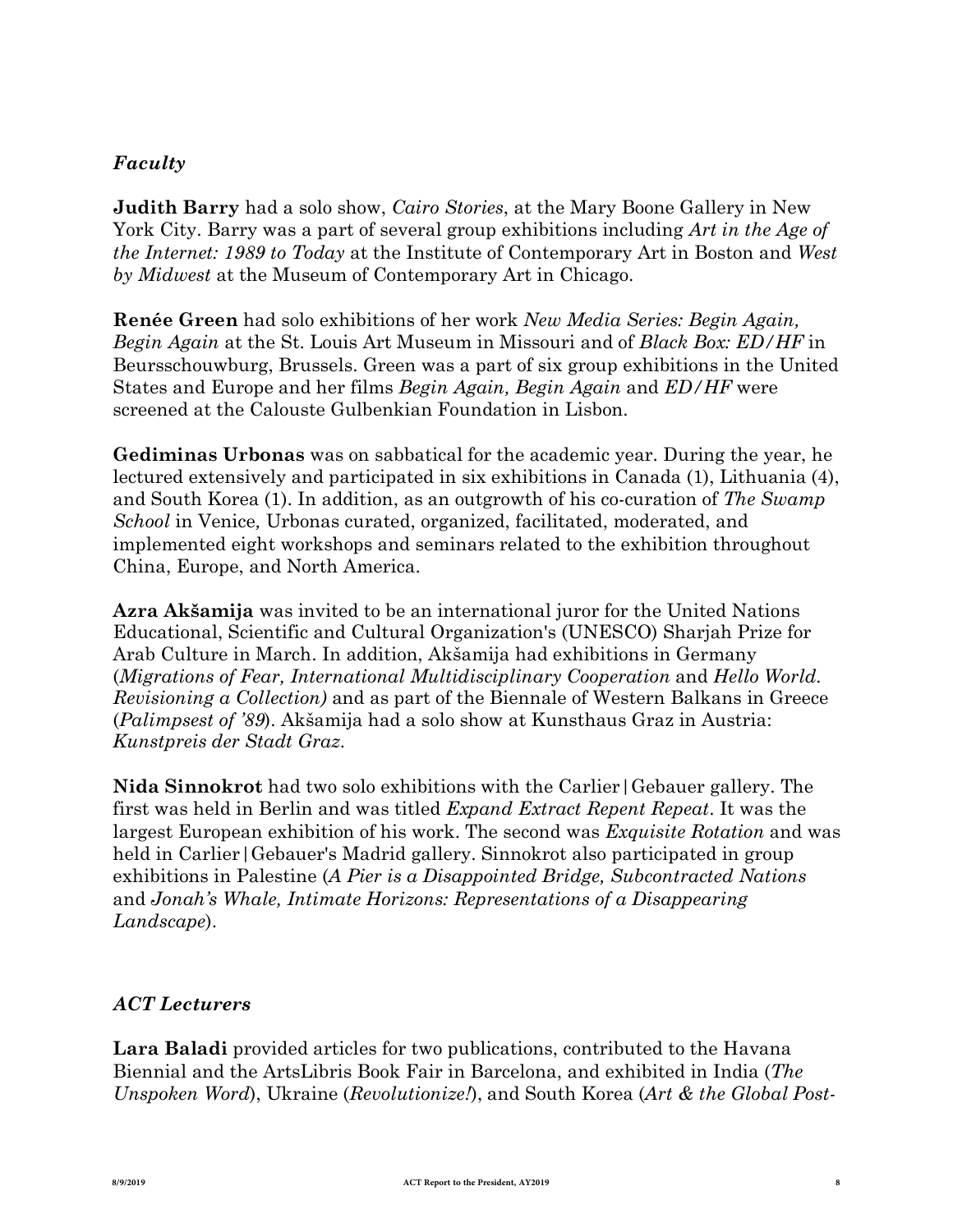*Internet Condition*). Baladi was a recipient of an Arab Fund for Arts and Culture (AFAC) grant.

**Mario Caro, PhD** was the instructor for the new "ACT Colloquium," establishing the colloquium as a foundational subject for incoming students. In addition, Dr. Caro curated three exhibitions at the Evergreen Gallery in Olympia, Washington: *Teachings of the Tree People*, *NW Legacy: Prints form the Collection of Paul Nicholson and Helen Carlson*, and *Joe David - Tla-Kish-Wha-Toa -Stands With Chiefs*. He co-organized a conference on decolonizing art criticism and presented on museum best practices at the American Alliance of Museums' annual conference.

**Marisa Morán Jahn, SMVisS '07,** was a part of group exhibitions in New York City (*Museum of Capitalism* and *Rubbings for \$20; Bootlegs for \$100)*; Massachusetts (*BookWorks* and *Playtime*); and in Beijing (*Cloud Museum*). Jahn had solo shows at the University of Michigan's Stamps Gallery (*The Mighty and The Mythic*) and at the Utah Museum of Fine Arts (*MIRROR | MASK*).

**Matthew Mazzotta, SMVisS '09,** received the Architizer A+ Award in the category of Architecture + Community, the Dezeen Award for Architecture Project of the Year, and the Dezeen Rebirth Project of the Year for *The Storefront Theater* in Lyons, Nebraska. In addition, Mazzotta received a Massachusetts Cultural Council Fellowship Award in Sculpture/Installation/New Genres and a Guggenheim Fellowship.

**Tobias Putrih** was a part of group exhibitions in Cairo, at Musée d'Art Moderne Grand-Duc Jean, Luxembourg (*Fresh Window*), ZKM in Karlsruhe (*Negativer Raum*), Toowoomba Regional Art Gallery in Australia (*A World View: The Tim Fairfax Gift*), the PLATO gallery in the Czech Republic (*Temporary Structures*), the Fiorucci Art Trust's *Volcano Extravaganza 2018 — Total Anastrophes***,** and the Echigo Tsumari Art Triennal in Japan.

**Rasa Smite, PhD/Raitis Smits, PhD** had exhibitions related to their *Swamp Radio* research in Austria and Switzerland and curated a sound installation as part of the RIXC Art Science Festival in September that included MIT students. *Talk to Me, human-plant communication* was exhibited in Iceland's Akureyri Art Museum and the *Biotricity* installation and *Eco-Visionaries* exhibition were shown in Gijon, Spain. Rasa Smite and Raitis Smits are the editors of *Virtualities and Realities. New Experiences, Art and Ecologies in Immersive Environments* which was published in January.

### *Research Affiliates*

Research affiliate **Javier Anguera** continued the development of the Contemporary Culture Index (ccindex.info), "an online, open-access bibliographical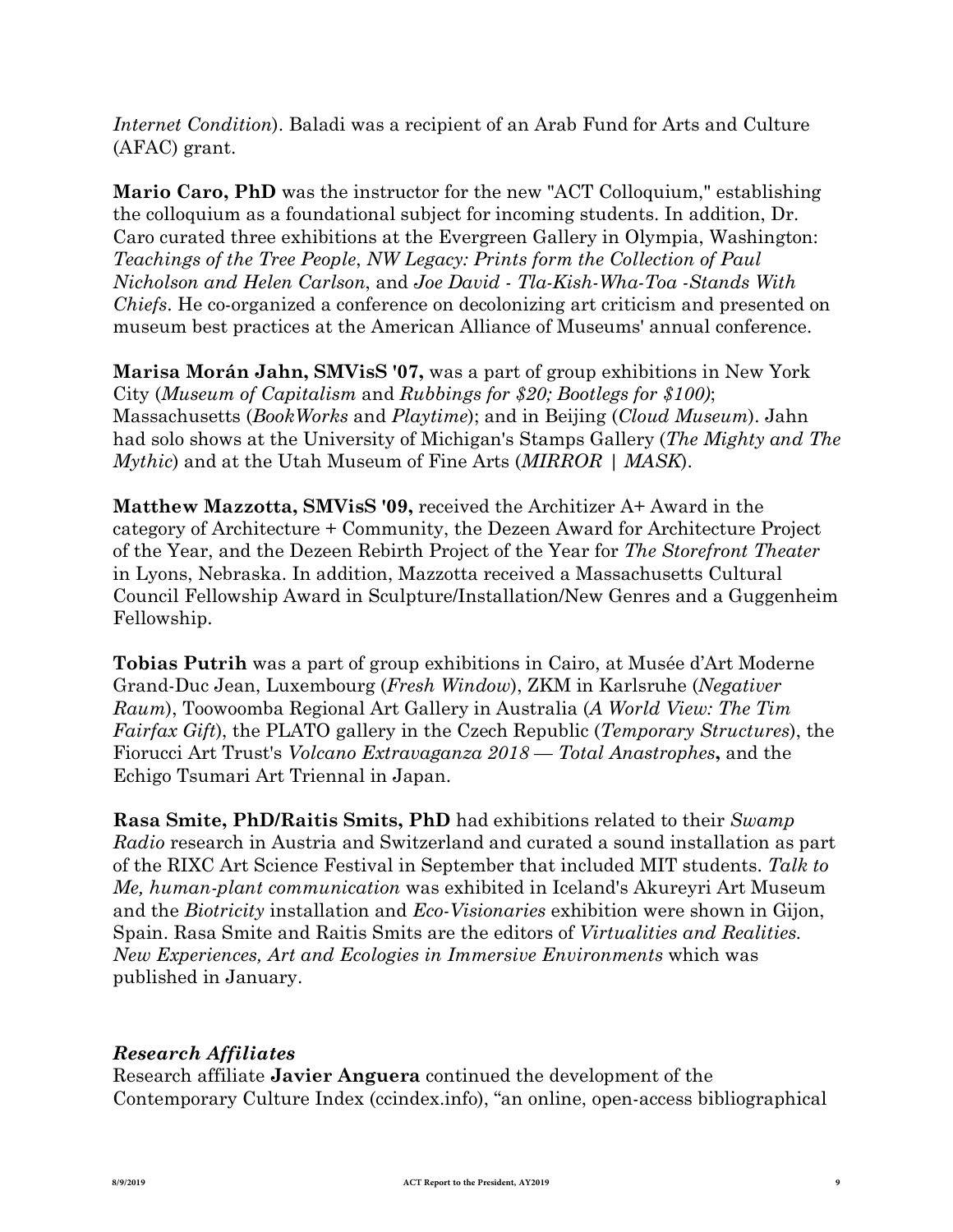database indexing international journals and periodicals." The number of records in the database increased 4.6% over the last year to 23,664. In addition, as the principal in Free Agent Media, Anguera coordinated Renée Green's final exhibition related to her residency at the Carpenter Center for Visual Arts, *Within Living Memory*.

**Nikola Bojić** worked closely with Professor Gediminas Urbonas on the Venice Biennale of Architecture. Bojić collaborated on the curation, research, and development of the Lithuanian Pavilion. He published three papers in art-related publications and lectured in Germany, the United States, and Switzerland.

**Kristupas Sabolius** collaborated with Professor Gediminas Urbonas on *Zooetics+* and *The Swamp School.* Professor Sabolius is editor of the book *Swamps and the New Imagination* and edited the collective monograph *Matter and Imagination.* 

**Viktorija Siaulyte** is working closely with Professor Gediminas Urbonas on the production of a publication related to the 2018 *Zooetics+* symposium.

**Gloria Sutton** is an Associate Professor at Northeastern University, a curator, and an art historian. She joined the List Visual Art Center's Advisory Committee, generated seven peer review essays and one monograph, and has been an active lecturer and panelist.

**Nomeda Urboniene** was co-curator of the Lithuanian Pavilion's *Swamp School*. Urboniene also participated in four group exhibitions in Canada, Lithuania, and South Korea. She participated in 15 invited lectures, seminars, and workshops in Canada, Europe, and the Middle East.

# **ACT Archives and Collections**

ACT manages five archives and special collections: the Center for Advanced Visual Studies (CAVS) Special Collection, the Visual Arts Program (VAP) Special Collection, the György Kepes Vision + Value Papers, the Visible Language Workshop (VLW) Archive, and the ACT Archive. There were 68 reference requests, five research visits, 13 exhibitions based on the materials in the ACT archives and collections, and 15 publications featuring works and artists from the archive.

# **Community Contributions**

### *ACT Hallway Gallery*

*Joan Jonas: Sources and Methods* [was developed in recognition o](http://act.mit.edu/projects-and-events/events/projects/joan-jonas-sources-and-methods/)f Jonas's 2018 Kyoto Prize in Arts and Philosophy, an award that looks back on a lifetime of work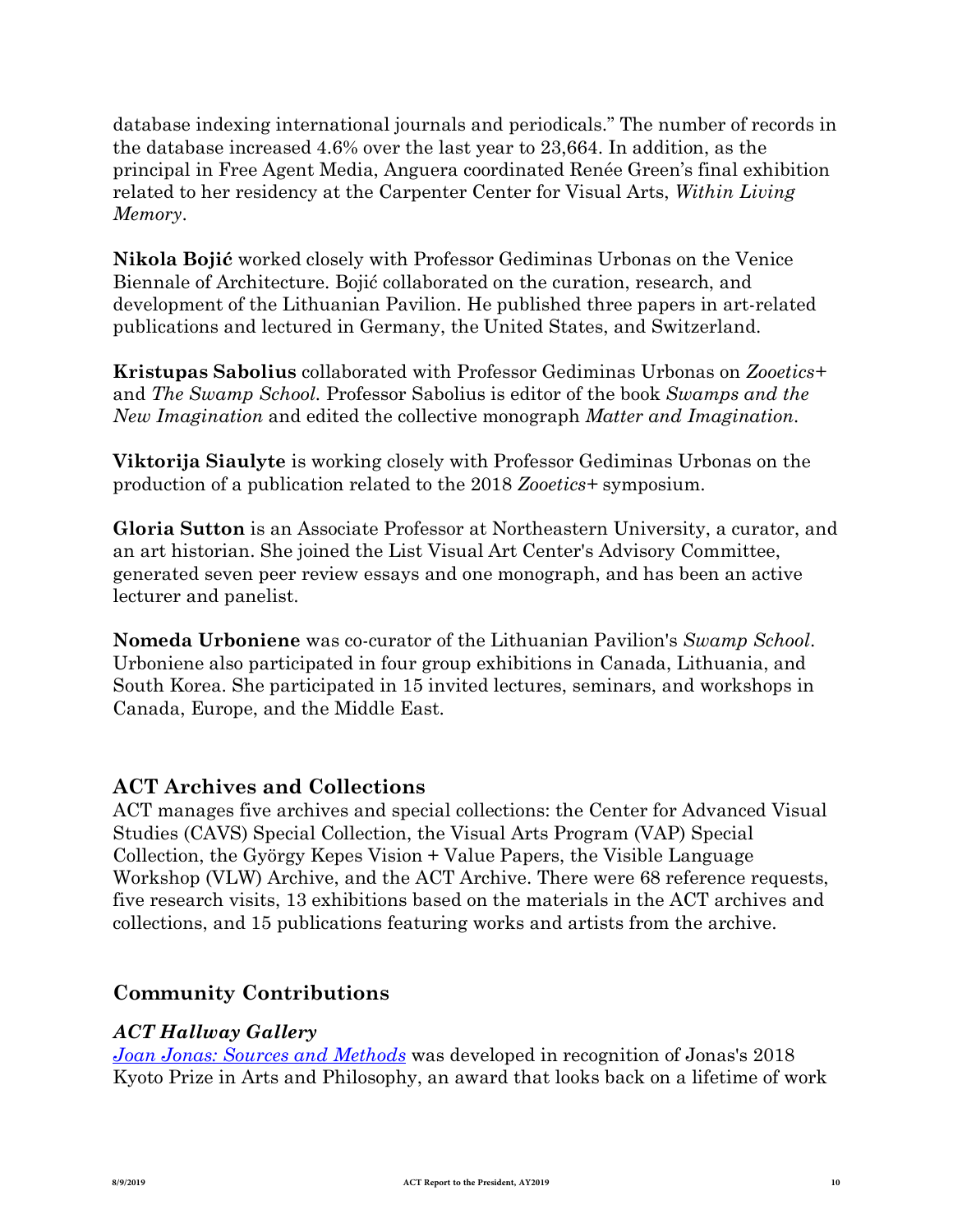and on Jonas's profound influence on a generation of artists. The exhibition highlights the sources of much of Jonas's work: drawings, objects, and books.

#### *Arts on the Radar*

Arts on the Radar [\(AOTR\) is a coll](http://act.mit.edu/projects-and-events/events/events/arts-on-the-radar-2018/)aborative event between ACT, the List Visual Arts Center, Arts @MIT, and Music and Theater Arts. AOTR showcases MIT's artsrelated organizations, resources, and activities for students arriving on campus. Held in E15, the September 7 event included a barbecue, the List's Student Loan Art Program (SLAP), student exhibitions, a dance party, and information about each of the sponsoring organizations. Over 550 students attended the various events.

### *Artistic Research Luncheon Series*

From November to May, ACT held its *Artistic Research* [luncheon series.](http://act.mit.edu/projects-and-events/events/events/artistic-research-luncheon-series-spring-2019/) These onehour gatherings were an opportunity for research affiliates, visiting artists, and members of the ACT teaching community to present their work to MIT's arts community. Raitis Smits, Matthew Mazzotta, Sung Hwan Kim, Gloria Sutton, and Lara Baladi were presenters.

#### *Student Exhibitions*

In February, ACT graduate students set up a "temporary school" in the Wiesner Gallery at the Stratton Student Center. Initiated in 2018, February School [is an](http://act.mit.edu/projects-and-events/events/events/february-school-2019/) [experime](http://act.mit.edu/projects-and-events/events/events/february-school-2019/)nt in peer-to-peer learning which aims to intervene and critically reflect on the institutional and pedagogical structures of MIT. The School is a subsystem of education where students and the general public are invited to organize and attend classes, cinema cycles, exhibitions, community discussions, workshops, and construction projects throughout the month. February School explores other ways of learning, sharing, and building knowledge and community. The students developed over a dozen classes.

ACT graduate student Gary Zhexi Zhang, SMACT '19, organized Mutual Pictures, a monthly dinner series where filmmakers screen their works and receive critical feedback. Classmate Erin Genia, SMACT '19, and Media Lab graduate student Nicole L'Huillier co-organized *Pashpeshau: Rising Multiplicities – Indigenous Artists Speaker Series*.

The final student exhibition, *Put That There*[, was organize](http://act.mit.edu/projects-and-events/events/events/put-that-there-an-exhibition-of-act-graduate-student-work/)d by the students, open to the public, and featured work by ACT's graduate students. The exhibition was held from May 22 to May 25 in Building 41.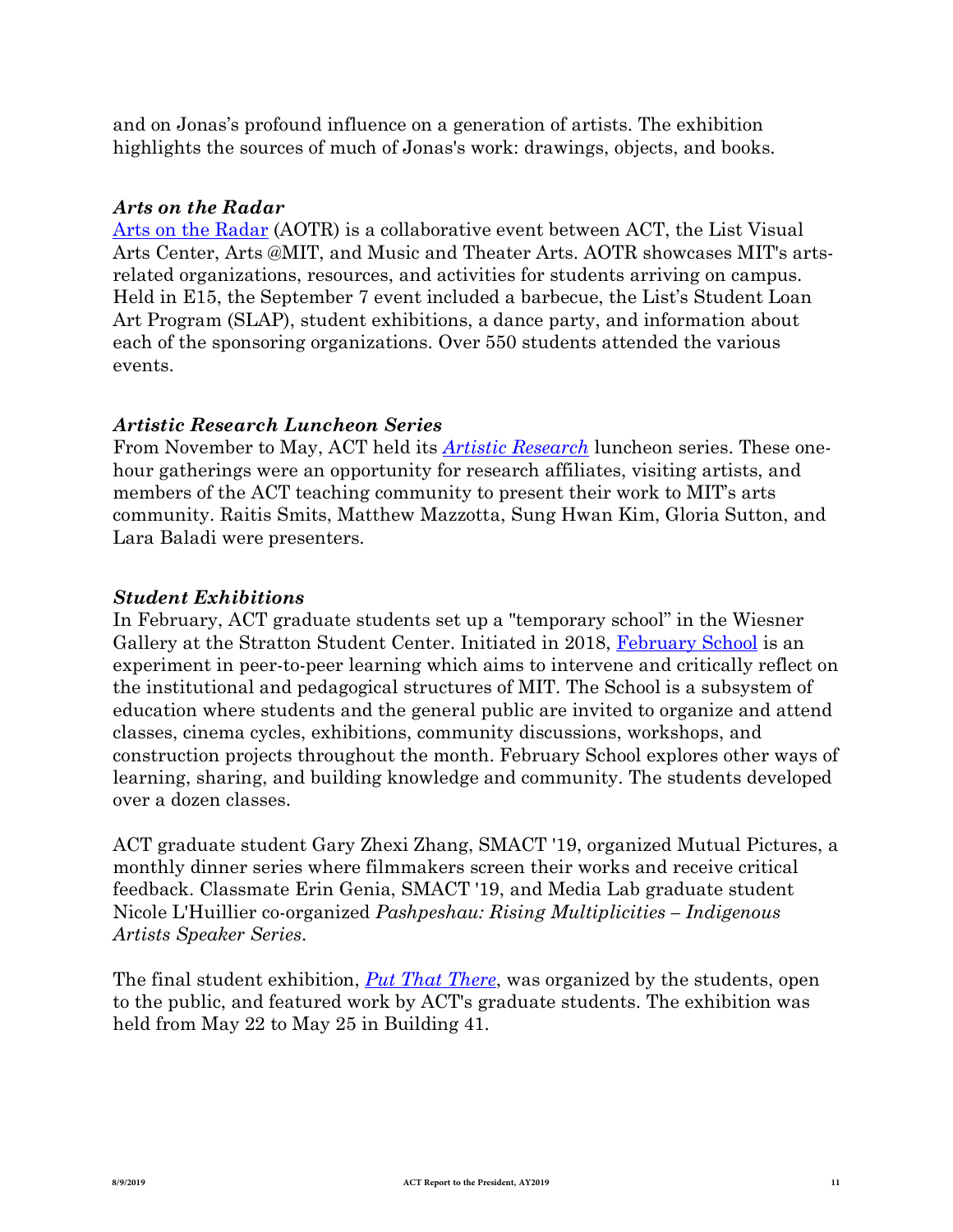# **Finance and Administration**

#### *Strategic Planning*

With the School of Architecture and Planning's move to the Met, the launch of the Stephen A. Schwarzman College of Computing, the development of the Transmedia Storytelling Initiative, and increased attention to research and fundraising, ACT is at a moment in its history where it can assume a more substantive leadership position within the areas of art, culture, and technology at MIT as well as nationally and internationally. As a result, ACT initiated a strategic planning process in order to have a long range view and vision for ACT's future. The strategic planning work began in February with the following objectives:

- Create a 5-year vision for ACT;
- Determine ACT's role at the intersection of art, culture, and technology and how that role informs its artistic and research collaborations, curriculum, recruitment, the space it inhabits, and its digital footprint.
- Create a compelling resource development case.

Between February and May, the planning process included core faculty meetings, a strategic planning survey that was sent to over 295 stakeholders, and one-on-one and group meetings with key constituents.

#### *Funding*

In the fall, staff and faculty worked to support the development of a donor proposal for the creation of a pilot focused on "transmedia storytelling." In March, donors David and Nina Fialkow pledged \$1 million over three years. The Transmedia Storytelling Initiative is directed by Architecture professor Caroline Jones with guidance from a steering committee. The first installment of the funds, \$365,000, is housed with ACT and the ACT Director, Judith Barry, is a member of the steering committee.

Research funding support for other endeavors is outlined below:

| <b>ACT Gifts and Grants, AY2019</b>       |          |  |  |  |  |
|-------------------------------------------|----------|--|--|--|--|
| <b>Funding Source and Use</b>             | Amount   |  |  |  |  |
| Abdul Lateef Jamaal World Education Lab   | \$35,000 |  |  |  |  |
| (N. Sinnokrot, Art, Science, Agriculture) |          |  |  |  |  |
| Graham Foundation (A. Akšamija, Future    | 10,000   |  |  |  |  |
| Heritage Lab)                             |          |  |  |  |  |
| HASS (A. Akšamija, 1002 Inventions)       | 10,000   |  |  |  |  |
| HASS (T. Putrih, Collective Knowledge)    | 10,000   |  |  |  |  |
| HASS FUNDING (E. Green, Pacing)           | 10,000   |  |  |  |  |
| Private donors                            | 2,415    |  |  |  |  |
| TOTAL                                     | \$77,415 |  |  |  |  |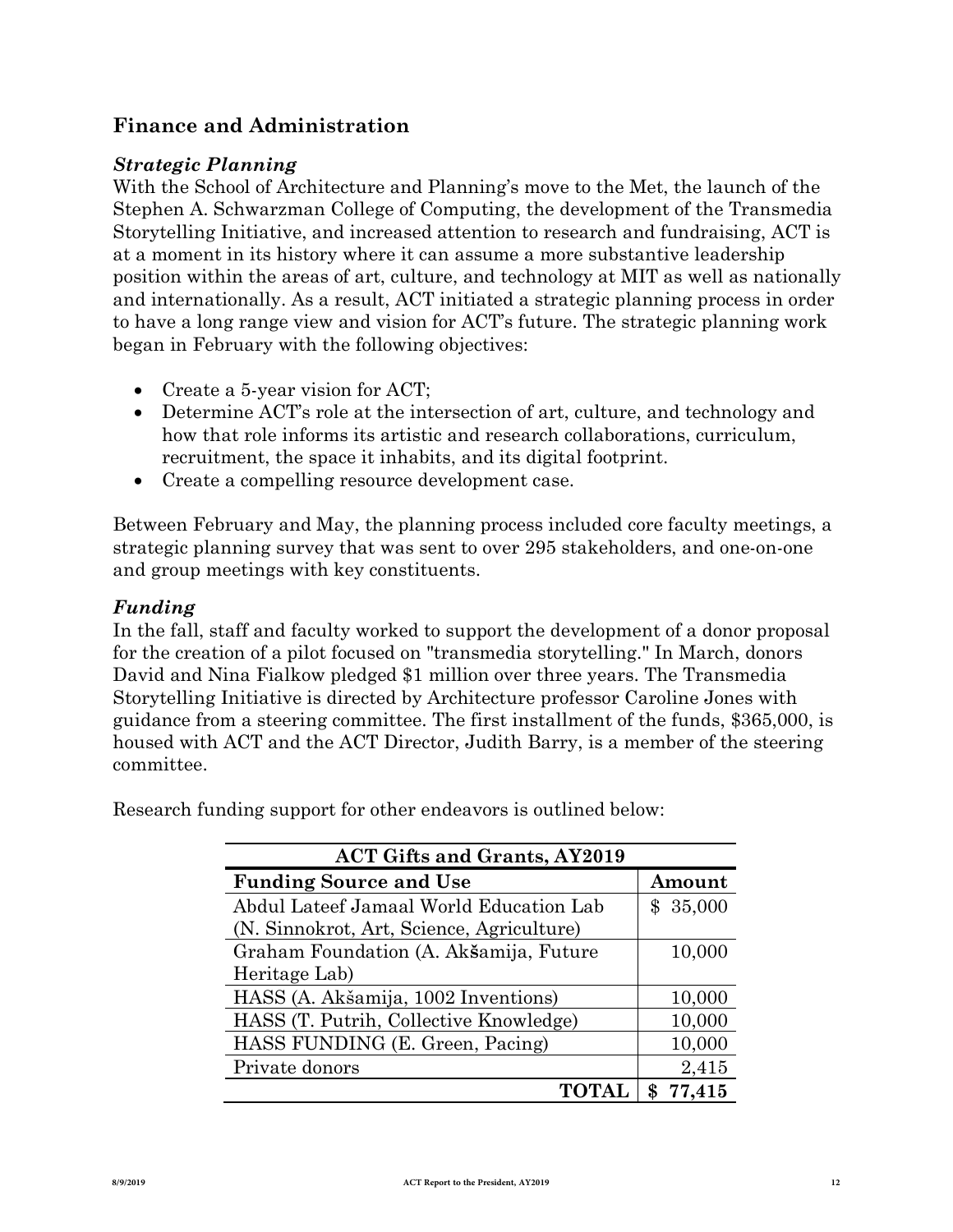#### *Grants Administration*

For the second year, ACT administered a portion of the funds that the Council for the Arts at MIT (CAMIT) provides for student projects. The goal is to support the artistic production of ACT's graduate students while preparing them to successfully present their work to non-artists. ACT administered funding for thirteen student projects.

In addition, the generous donors to the 2018 McDermott Award Gala, hosted by the CAMIT, provided grant support to the Future Heritage Lab and to *[Futurity Is](https://www.futureheritagelab.com/)land*[.](http://act.mit.edu/projects-and-events/events/public-programs/futurity-island/)

#### *[Communicatio](http://act.mit.edu/projects-and-events/events/public-programs/futurity-island/)ns*

ACT has continued to develop its social media presence and communications strategy. In AY2019, ACT sent 56 emails to its mailing list related to its lecture series, exhibitions, fundraising, and community activities. These emails reached over 3,000 people, a 25% increase in reach over AY2018. ACT's average open rate is 29%, higher than open rates for arts organizations (26.0%), education (21.8%), and other non-profits (24.1%), according to Mailchimp's March 2018 report.

The table below summarizes the growth in the number of followers across the three key social media platforms:

| <b>ACT Social Media Followers, AY2018 vs AY2019</b> |          |          |          |  |  |  |  |
|-----------------------------------------------------|----------|----------|----------|--|--|--|--|
|                                                     | June 30, | June 30, | % Growth |  |  |  |  |
|                                                     | 2018     | 2019     |          |  |  |  |  |
| Twitter                                             | 4,659    | 5,298    | 13.7%    |  |  |  |  |
| Facebook                                            | 5,260    | 5,806    | 10.4%    |  |  |  |  |
| Instagram                                           | 2,109    | 2,780    | 31.8%    |  |  |  |  |

# **Personnel Changes**

#### *Faculty*

**Gediminas Urbonas** was on sabbatical for the academic year. In May, **Azra Akšamija's** promotion to Associate Professor with tenure in the Department of Architecture was approved; the promotion is effective July 1, 2019.

#### *Lecturers*

In the spring, **Marisa Morán Jahn, SMVisS '07**, became a Visiting Artist and **Matthew Mazzotta, SMVisS '09**, taught 4.301 Introduction to Artistic Experimentation. **Sung Hwan Kim, SMVisS '03**, taught 4.361/2 Performance Art Workshop.